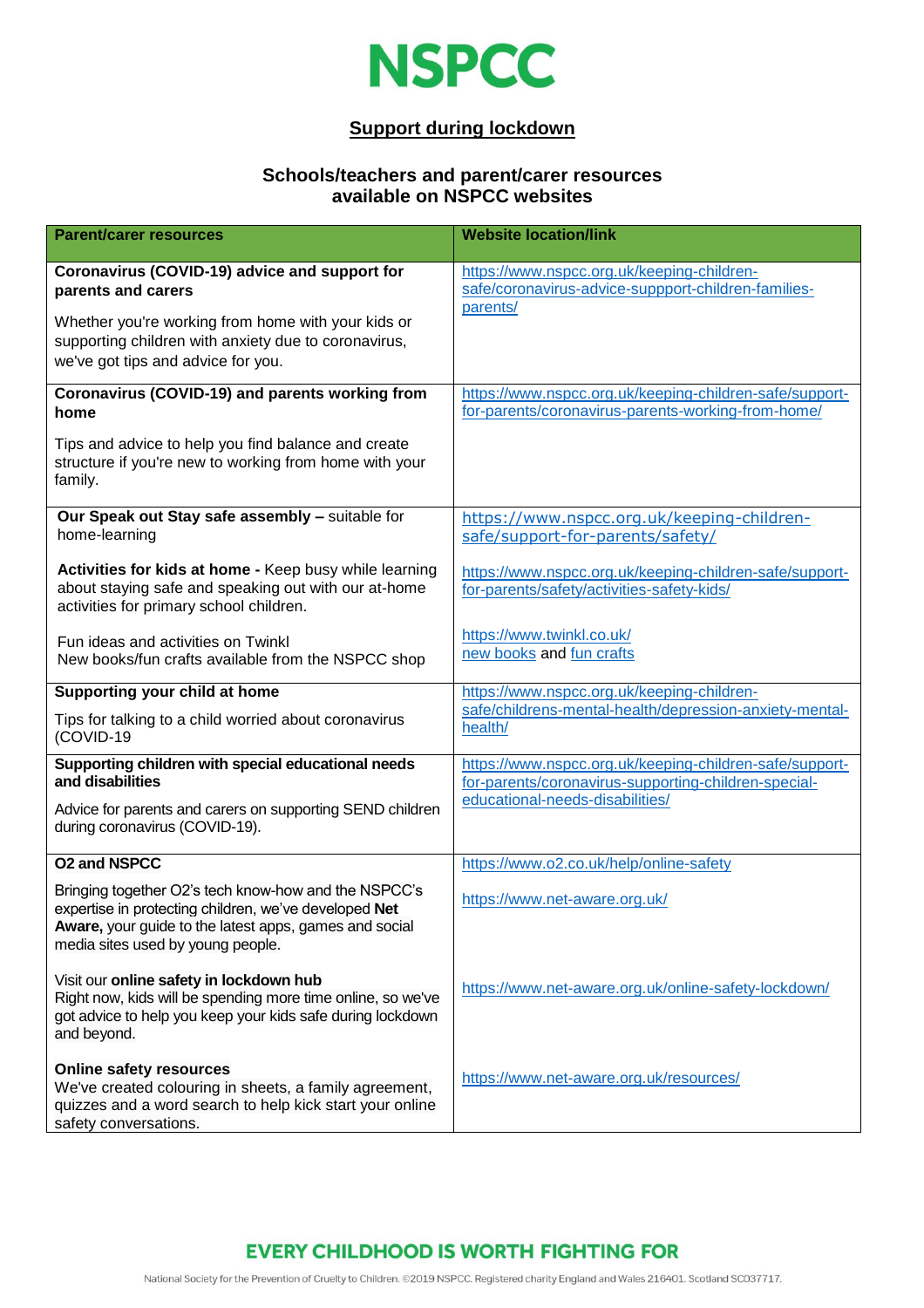

You can also find a variety of **NSPCC** videos on YouTube, including the selection below which you may find helpful.

| <b>NSPCC Videos for parents</b>                                                                                                                                                                                                                                                                                                                                                                                                                                                                                                                                    | <b>Website location/link</b>                                                                                                  |
|--------------------------------------------------------------------------------------------------------------------------------------------------------------------------------------------------------------------------------------------------------------------------------------------------------------------------------------------------------------------------------------------------------------------------------------------------------------------------------------------------------------------------------------------------------------------|-------------------------------------------------------------------------------------------------------------------------------|
| The Baby Show:                                                                                                                                                                                                                                                                                                                                                                                                                                                                                                                                                     |                                                                                                                               |
| <b>Infant Mental Health with NSPCC</b><br>aby <sup>s</sup><br>The Baby Show<br>82 subscribers<br>Subscribe<br>We're joined by the lovely ladies Julia & Bea, Clinical Psychologists for<br>NSPCC who work with children aged 0-5 and their families. Here they<br>are talking through Infant Mental Health, what it is and offering tools<br>and advice to not only support your babies & toddlers, but also yourself<br>and your own mental health. They have also answered some of your<br>questions around the affects of lockdown on your baby and your mental | https://www.youtube.com/watch?v=YrqROexML<br>$\underline{Q}$                                                                  |
| health and how to stay positive during these times.<br><b>Look Say Sing Play</b><br>Right from birth, every time you talk, sing or<br>play with your baby, you're not just bonding,<br>you're building their brain.                                                                                                                                                                                                                                                                                                                                                | https://www.nspcc.org.uk/keeping-children-<br>safe/support-for-parents/look-say-sing-play/<br>Sign up for brain-building tips |
| Singing Day   Look Say Sing Play   NSPCC                                                                                                                                                                                                                                                                                                                                                                                                                                                                                                                           | https://www.youtube.com/watch?v=KySkBRvJx<br><b>Nw</b>                                                                        |
| <b>Our Brain's Air Traffic Control (Executive</b><br><b>Function)   NSPCC</b>                                                                                                                                                                                                                                                                                                                                                                                                                                                                                      | https://www.youtube.com/watch?v=S5uo Gbi4<br><b>RA</b>                                                                        |
| <b>Building Strong Brain Architecture   NSPCC</b>                                                                                                                                                                                                                                                                                                                                                                                                                                                                                                                  | https://www.youtube.com/watch?v=VoN-<br>Gbmn7ws                                                                               |

**EVERY CHILDHOOD IS WORTH FIGHTING FOR** 

National Society for the Prevention of Cruelty to Children. @2019 NSPCC. Registered charity England and Wales 216401. Scotland SC037717.